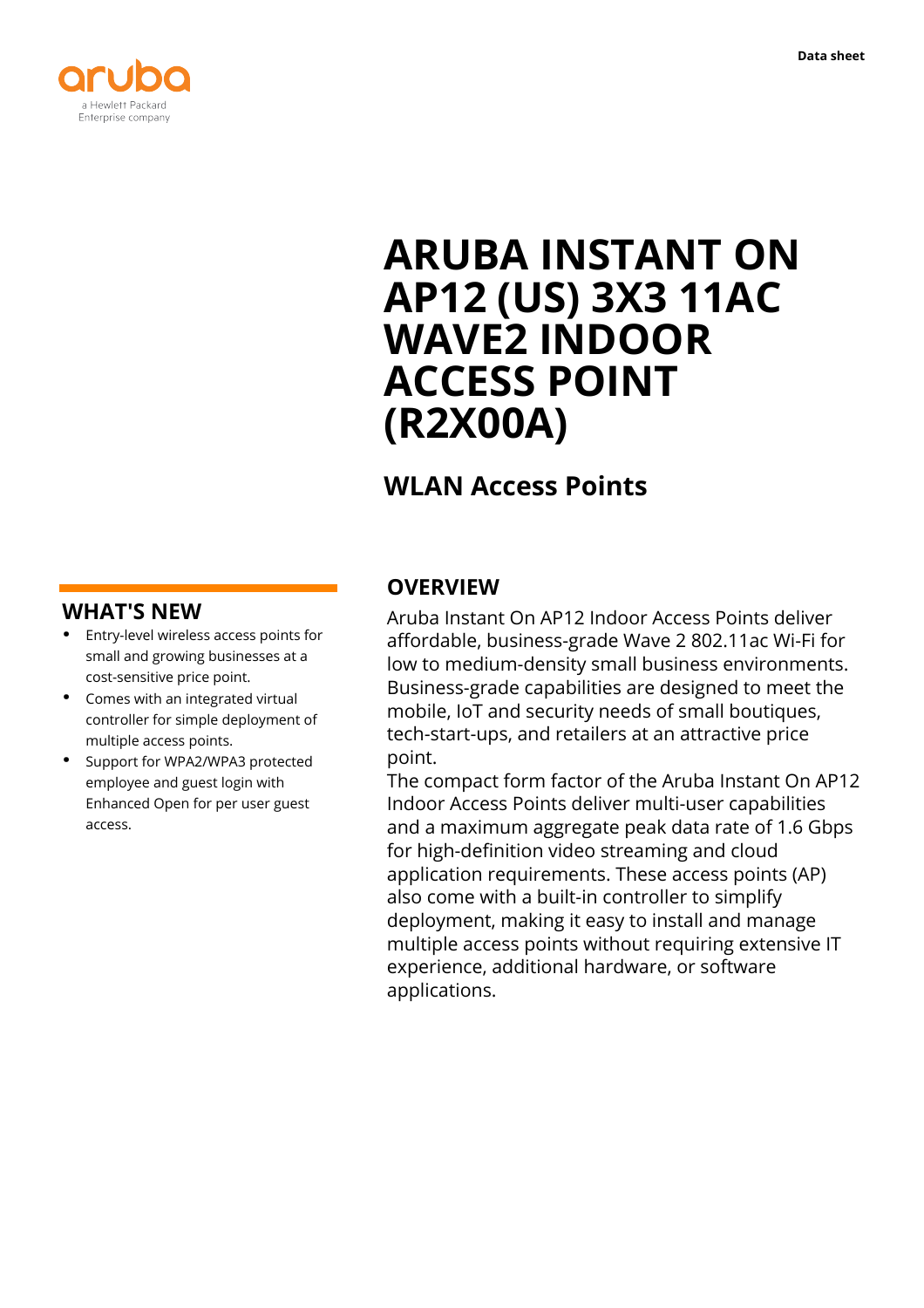### **FEATURES**

#### **Fast Connectivity with 802.11ac Wave 2 Access Points**

Aruba Instant On AP12 Indoor Access Points include an easy to use web GUI and templates – so access points are simple to deploy and are up and running in minutes.

802.11ac Wave 2 features include 3x3:3SS and up to 80 MHz channel bandwidth.

Dual-band wireless (2.4GHz and 5GHz) for combined speeds of up to 1.6Gbps support high-bandwidth activities such as video, voice, and conferencing solutions.

Aruba Instant On AP12 Indoor Access Points allow any change to the primary access point configuration to be automatically pushed to every access point in the same cluster.

A secondary access point automatically takes over if the primary access point experiences an outage for always-on Wi-Fi.

#### **Eliminates High Cost of Cabling with Full-scale Wireless Mesh Coverage**

Aruba Instant On AP12 Indoor Access Points have built-in wireless mesh capabilities to cost-effectively extend Wi-Fi connectivity without additional cables.

Conveniently expands your network to hard-to-wire areas – nearly getting rid of spotty connections and dead zones, to provide Wi-Fi where you need it.

#### **Safeguard Sensitive Data with WPA2/WPA3 and Enhanced Open**

Aruba Instant On AP12 Indoor Access Points come with integrated Wi-Fi Alliance security standard WPA2/WPA3 and Enhanced Open support for protected wireless access.

Create up to eight different SSIDs under one network name to keep your data safe, whether surfing the web or checking HR data.

#### **Simplicity is the Key to a Great Wi-Fi Experience**

The Aruba Instant On AP12 Indoor Access Points are built with premium hardware and software quality that's as reliable and coming from a trusted vendor.

Effortless set-up right out of the box – in the palm of your hand.

The Aruba Instant On portfolio comes with flexible management options to choose from: The Aruba Instant On mobile app guides you through step-by-step from initial set-up to ongoing management.

Ideal for small and growing businesses like cafés, retail stores or professional offices, and other Wi-Fi hotspots.

Simple to build landing page lets you customize your guest access page with your logo, your own brand, and acceptance of use language.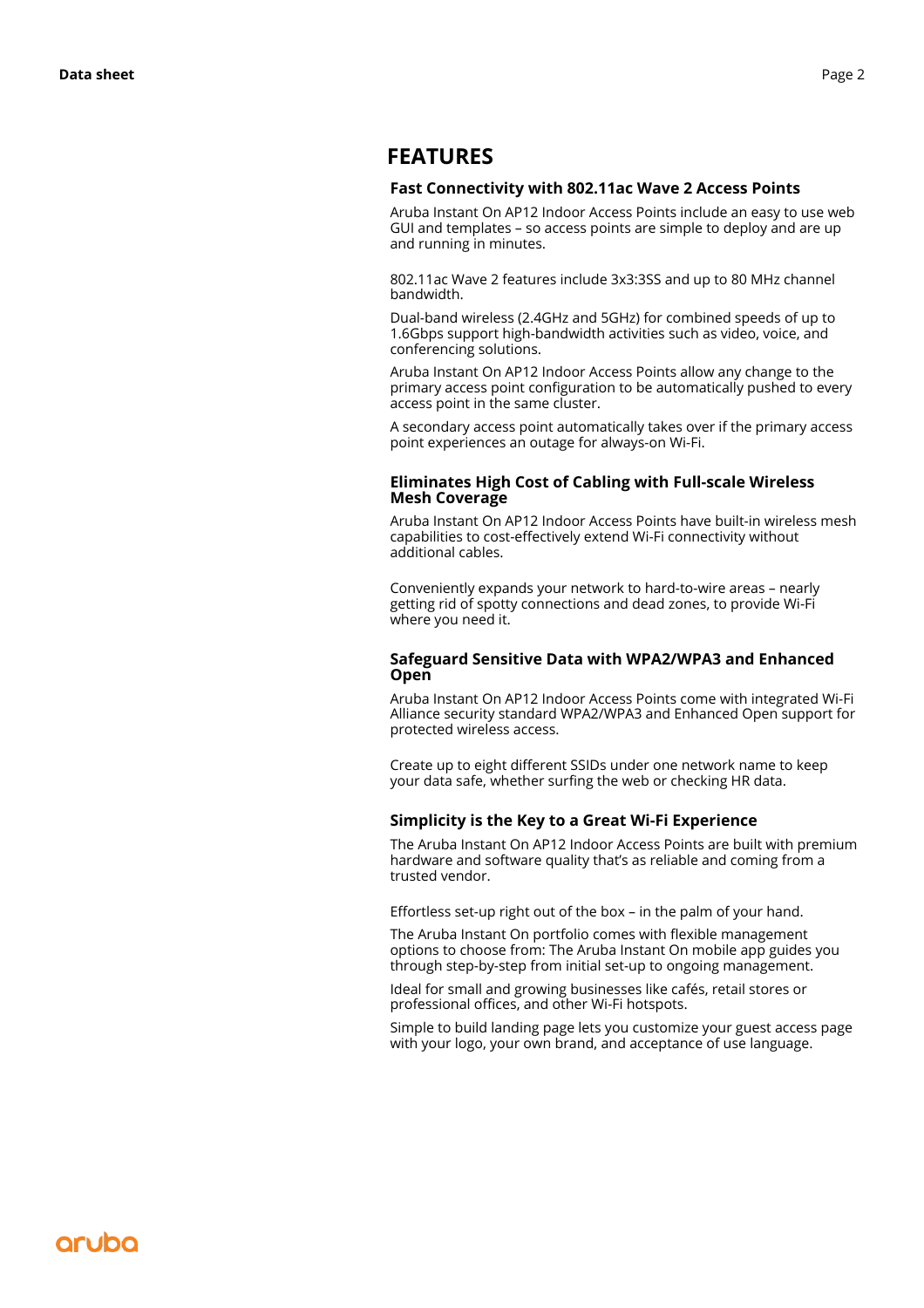### **Technical specifications Aruba Instant On AP12 (US) 3x3 11ac Wave2 Indoor Access Point**

| <b>Product Number</b>              | <b>R2X00A</b>                                                                                                                                                                                                                                                                                                                                                                                                    |
|------------------------------------|------------------------------------------------------------------------------------------------------------------------------------------------------------------------------------------------------------------------------------------------------------------------------------------------------------------------------------------------------------------------------------------------------------------|
| <b>Differentiator</b>              | Aruba Instant On AP12 Indoor Access Points offer a reliable, affordable, and business-grade<br>Wave 2 802.11ac Wi-Fi experience for low- to medium-density small business environments like<br>design firms, cafés, or restaurants. These cost-effective access points have a peak data rate of<br>1.6 Gbps and scale up to 25 access points without additional cost and complexity. Regulatory<br>domain of US. |
| <b>Certifications</b>              | UL 2043 plenum rating<br>EN 60601-1-1 and EN 60601-1-2 (for deployment in medical environments)<br>Wi-Fi Alliance certified (WFA) 802.11ac with Wave 2 (Wi-Fi 5), WPA2, WPA3, Enhanced Open (OWE)                                                                                                                                                                                                                |
| Input voltage                      | Power over Ethernet (POE): 802.3af (class 3)<br>DC power (12V)<br>Note: Power sources are sold separately                                                                                                                                                                                                                                                                                                        |
| Wi-Fi antenna                      | Integrated downtilt omni-directional antennas with maximum individual antenna gain of 3.9dBi<br>in 2.4GHz and 5.4dBi in 5GHz                                                                                                                                                                                                                                                                                     |
| Connectivity, standard             | IEEE 802.11ac, 802.11n                                                                                                                                                                                                                                                                                                                                                                                           |
| Ports                              | (1) uplink Gigabit Ethernet port, with POE-in support (802.3af)                                                                                                                                                                                                                                                                                                                                                  |
| <b>Mounting</b>                    | The access point ships with a (black) mount clip to attach to suspended ceiling rails, and a (white)<br>mount clip to attach to solid surfaces (wall/ceiling).                                                                                                                                                                                                                                                   |
| Radio coverage                     | Dual Radio for simultaneous dual-band operation<br>5 GHz 802.11ac 3x3 MIMO for up to 1,300 Mbps wireless data rate, with Multi User MIMO<br>support (Wi-Fi 5)<br>2.4 GHz 802.11n 2x2 MIMO for up to 300 Mbps wireless data rate (Wi-Fi 4)                                                                                                                                                                        |
| Warranty                           | Aruba Instant On 2 Year warranty with 24X7 phone support for first 90 days and chat support for<br>the entire warranty period. Community support as long as you own the products.                                                                                                                                                                                                                                |
| <b>Product Dimensions (metric)</b> | 34 x 157 x 157 mm                                                                                                                                                                                                                                                                                                                                                                                                |
| Weight                             | 483 g                                                                                                                                                                                                                                                                                                                                                                                                            |